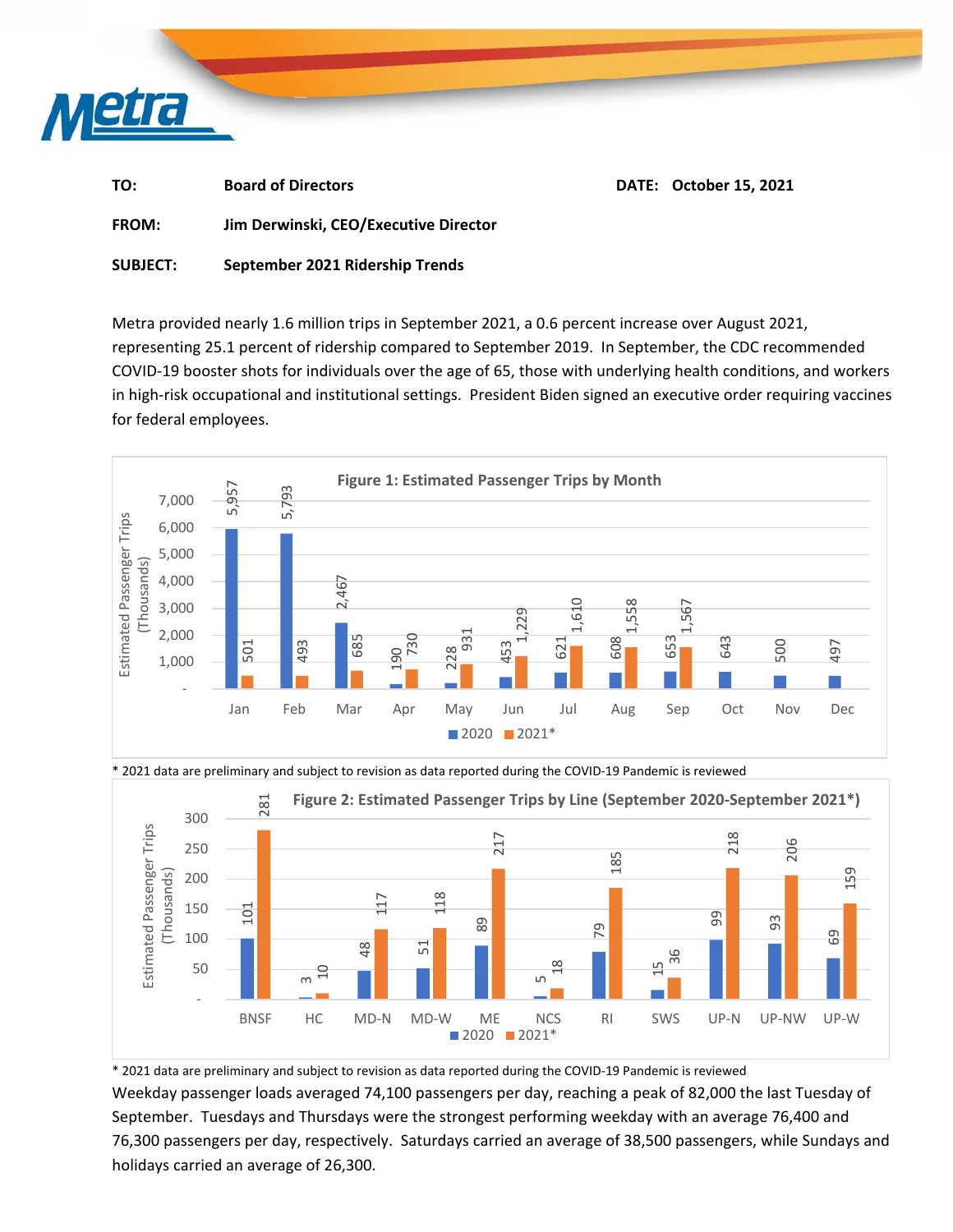On September 7, the NCS and Rock Island saw several minor schedule adjustments in response to customer feedback, and to more closely match operating conditions. On September 13, schedules for the UP lines were adjusted, removing two trains from the UP‐N and two trains from the UP‐W.

On September 18 and 25, the Heritage Corridor had special Saturday service for its "Rails, Trails, and Ales" pilot program, operating a total of four trains per day. The ME operated with a construction schedule the weekend of September 18‐19, cancelling two trains on Saturday and four trains on Sunday, with bus replacement service for other impacted trains, while adding two trains for the Chicago Bears game at Soldier Field. On Sunday, September 26, the ME had two additional trains for the HOKA ONE ONE Chicago Half Marathon. Extra trains for Ravinia concerts continued.



\*July 26‐30 average includes extra service on July 29‐30 for the Thursday and Friday of Lollapalooza.

Sales of the special \$10 all-day pass continued in September. The Ravinia concert season continued, with concert tickets serving as proof of payment to ride Metra. Metra provided an estimated 11,800 trips to Ravinia riders. The Fair Transit South Cook Pilot program continued in September, offering reduced fares on the Metra Electric and Rock Island lines. The Family Fare policy was active in September on weekends.

Compared to September 2019, a significant share of ridership has shifted from the monthly pass to the 10‐Ride Ticket, One‐Way Ticket, \$10 All Day Pass, and Round Trip Plus Pass. The share of riders using the Ventra App grew compared to before the pandemic: 62 percent of riders used the Ventra App in September 2021 compared to 46% in September 2019.